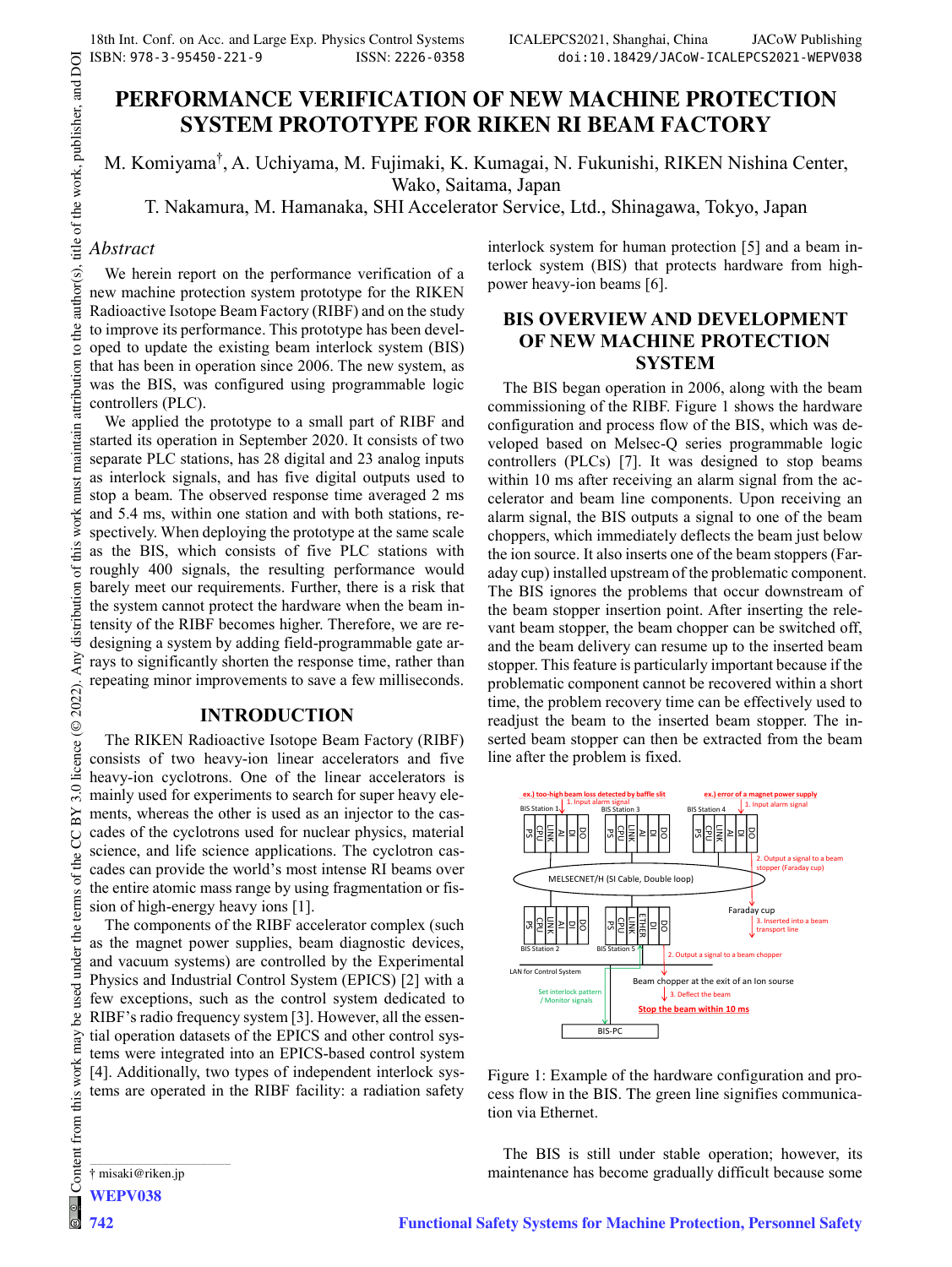of the modules used in the system are discontinued and cannot be replaced. Additionally, the performance of the system has been declining owing to the increasing interlock signals input to the system during the 15-year developments of RIBF. The measurements performed in summer 2020 show that the average response time of the BIS, the time from when the system receives the interlock signal to when the beam is stopped is approximately 18 ms, which is greater than 10 ms, the system response time that was originally required. A response time of 10 ms or less is required to operate higher-power beams more safely in the future. Therefore, we have been developing a successor system to the BIS for a few years and attempted to apply the prototype to a small part of the facility: the AVF cyclotron and its low-energy experimental facility (AVF-BIS) in summer 2020.

The hardware constitution and process flow of the prototype and modules used in the prototype are summarized in Fig. 2 and Table 1, respectively.



Figure 2: Hardware constitution and process flow in the prototype. Blue lines represent communication via Ethernet, green lines represent communication via PLC bus, and purple lines represent communication via FL-net.

| Table 1: FA-M3 Modules Used in the Prototype |  |
|----------------------------------------------|--|
|----------------------------------------------|--|

| Type               | Product   | Note                           |
|--------------------|-----------|--------------------------------|
| CPU <sub>1</sub>   | F3SP71-4S | Sequence CPU                   |
| CPI12              | F3RP61-2L | Linux-based CPU                |
| DI Module          | F3XD32-3F |                                |
| DO Module          | F3YD14-5A | <b>Transistor</b> contact      |
| AI Module          | F3AD08-1V |                                |
| FL-net Mod-<br>ule | F3LX02-1N | Transmission speed:<br>10 Mbps |

To develop the prototype, instead of adopting the Melsec-Q series PLC following the BIS, we adopted the FA-M3 series PLC, a product of Yokogawa Electric Corporation, which is widely used in RIBF control systems [8]. Details of the prototype were reported previously [9].

A new advantage of the prototype is that it utilizes two different types of central processing units (CPUs): the sequence CPU and Linux-based CPU. The former is dedicated to high-speed signal processing such as beam stop after receiving an alarm signal, whereas the latter mainly handles tasks that do not require high-speed response, such as the parameter setting of the interlock system. The introduction of the latter reduces tasks for the former, and a reduction in the response time is expected. We set up a prototype comprising two PLC stations: one with a Linuxbased CPU and a sequence CPU installed in a location close to the ion sources, and the other with a sequence CPU installed in the location where wiring of various input signals was gathered. The communication between the two stations is performed through FL-net (an open network protocol used for interconnection between controllers) using dedicated wiring [10], and the signal setting and monitoring are performed by the terminal in the control room via Ethernet. In the AVF-BIS, 28 digital inputs and 23 analog inputs were used as interlock signals, and five digital outputs were used to stop the beam.

As a result of the oscilloscope-measured signal response speed in the AVF-BIS, the observed response time averaged 2 ms and 5.4 ms, respectively, within one station and with both stations. Figures 3 and 4 depict examples of the measurements, in which the yellow and green lines show the input and output signals, respectively. In Fig. 3, the signal is input to BIS station 1 in Fig. 2 and the output from BIS station 1. In Fig. 4, the signal is input to BIS station 2 and the output from BIS station 1. For both measurements, the oscilloscope was connected to BIS station 1. Therefore, in the measurement shown in Fig. 4, a cable is temporarily laid from BIS station 2 to the oscilloscope placed beside BIS station 1, and the signal is input to BIS station 2 and at the same time input to the oscilloscope via the cable.



Figure 3: Signal output timing at AVF-BIS (within the same station, 1.85 ms).

WEPV038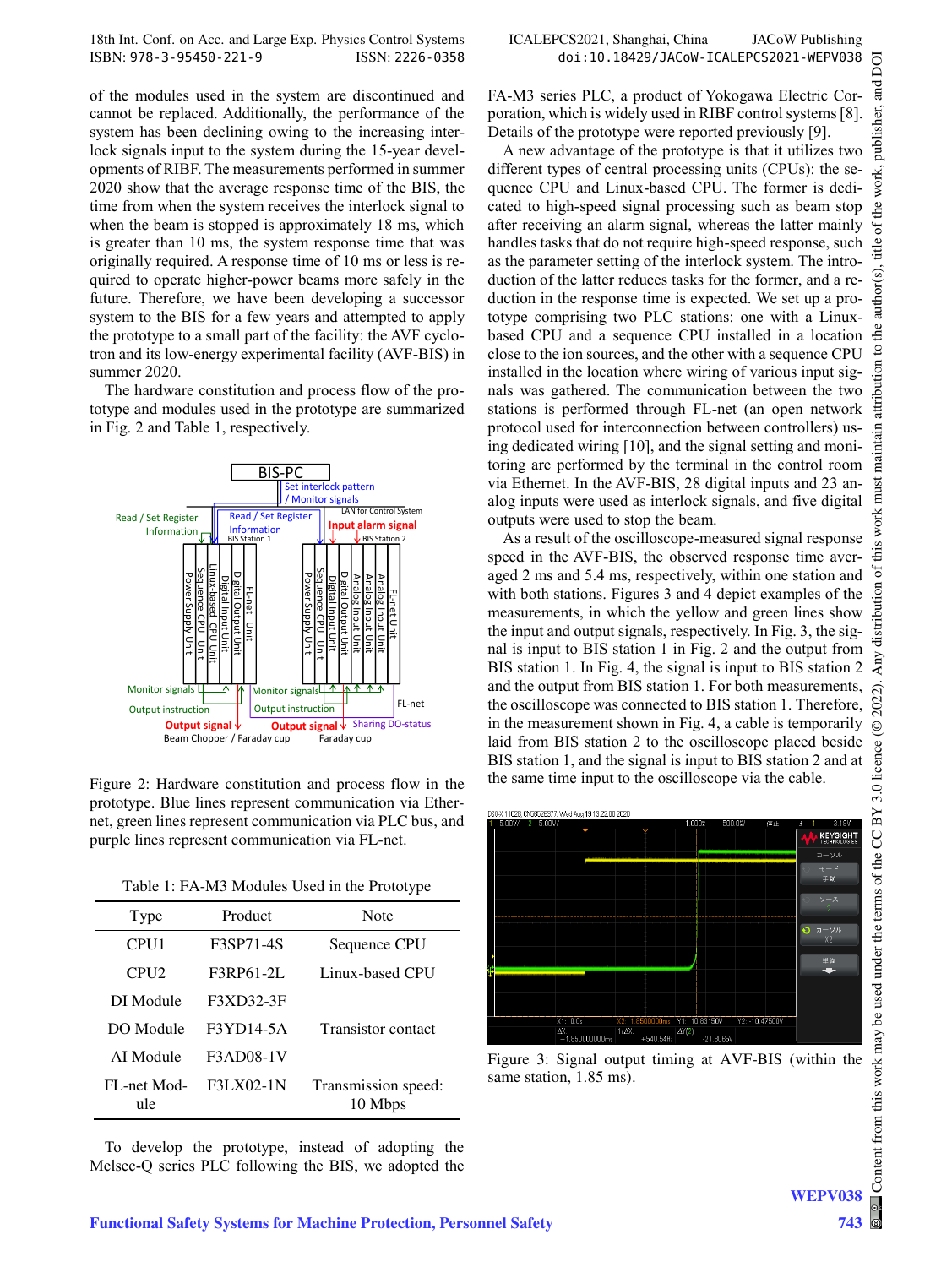18th Int. Conf. on Acc. and Large Exp. Physics Control Systems ICALEPCS2021, Shanghai, China JACoW Publishing<br>1918-19-18th: ISBN: 978-3-95450-221-9 ISSN: 2226-0358 doi:10.18429/JACoW-ICALEPCS2021-WEPV038 ISBN: 978-3-95450-221-9 ISSN: 2226-0358 doi:10.18429/JACoW-ICALEPCS2021-WEPV038



Figure 4: Signal output timing at AVF-BIS (between separate stations, 5.28 ms).

The average response time was obtained as 1.4 ms and 3.8 ms for the operation within one station and using two stations, respectively, in the test involving two stations side by side before installing the prototype as AVF-BIS [11]. The results of the two aforementioned measurements show that the signal response time increases after the prototype is installed as the AVF-BIS. There are mainly two differences before and after installing the prototype as AVF-BIS: one is that the distance between two stations increases from side by side to approximately 70 m, and the other is that the length of the program executed on the sequence CPU increases by approximately 1.2 times in the AVF-BIS as compared to the measurement in the prototype. However, these reasons are not sufficient to explain the difference in the response time, and details of the cause are currently under investigation.

The measurement result of the response time was sufficient for the performance of the AVF-BIS. However, scaling up the prototype to a system consisting of five PLC stations with approximately 400 signals, similar to the existing BIS, it is estimated that the response time of the system will be long because the transmission time varies depending on the number of stations. According to the data released by Yokogawa Electric Corporation, when the number of stations in the system increases from two to five, the signal transmission time is almost doubled under the condition that the size of the transmitted data is the scale of the AVF-BIS. Because the ratio of the transmission time to the response time between two stations is under investigation and is not currently clear, it is not possible to accurately estimate the response time of the system when the AVF-BIS is expanded to five stations. However, we reckoned that it was necessary to consider the possibility that the performance required for the system could not be achieved with a sufficient margin in the expansion of the current system using the sequence CPU and FL-net. Therefore, we began to redesign the system.

To reduce the signal transmission time in the stations, we opted to use a twisted cable. Additionally, to further shorten the response time, we plan to introduce a field-programmable gate array (FPGA) to process interlock signals as fast as possible in the new system. Because the signal propagation speeds of the twisted cables range from 4.5 to 5.5 ns/m, the response speed of the new system is expected to be an order of magnitude faster than the existing BIS.

## **DEVELOPMENT OF FPGA-BASED MACHINE PROTECTION SYSTEM**

In the development of a BIS system using FPGAs (hereinafter, FPGA-BIS), the method of stopping a beam to protect the machine is basically the same as that of the BIS and AVF-BIS. In the AVF-BIS, which has been improved based on the operational experiences of the BIS, the system response time was successfully reduced using two types of CPUs according to the required processing speed. Therefore, we also properly use FPGAs and CPUs according to the signal processing time required in FPGA-BIS, which will be used to evaluate various interlock conditions imposed on each input signal as fast as possible. For example, we require a certain duration time for some interlock signals to avoid false alarm signals originating from the malfunction and/or noises of the system. Furthermore, the BIS should stop the beam only when an alarm signal is output from the device upstream of the beam stopper inserted in the beam line. By executing these condition judgements on the FPGA, we expect that the high-speed processing of signals in the system is realized. However, CPUs constantly execute processing such as setting signal parameters and monitoring signals indicating the state of the beam stopper. As in the case of the AVF-BIS, the EPICS will be executed on the CPU.

Each station that composes the FPGA-BIS will be installed at or near the existing BIS station to maximize the reuse of the existing signal wiring of the BIS. Therefore, the stations are widely distributed in the facility as well as in the BIS.

To achieve the performance required in FPGA-BIS, we are now studying two systems as candidates: FA-M3 series PLC by adding input/output (I/O) modules with an FPGA (FPIO module) [12], and CompactRIO, a product by National Instruments [13]. The FPIO module (F3DF01-0N) was equipped with an FPGA and had 24 input contacts and 24 output contacts. The advantages and disadvantages of each system are as follows.

- The advantage of the FA-M3 PLC system is that it is familiar with its operation because it is widely used in the RIBF control system. Additionally, because each FPIO module has an FPGA, the processing of the input signal can be closed in the module, thus, the system can be expanded simply by adding the FPIO module (there is no need to coordinate with other FPIO modules).
- The disadvantage of the FA-M3 PLC system is that the total cost increases. The FPIO module is more expensive than a normal I/O module; however, many FPIO modules are required because all alarm and output signals that require high-speed processing need to be connected to the FPIO module. Another concern is the duration of maintaining the present FPIO module that uses Spartan 6 FPGA, the release of which was more than 10 years ago.